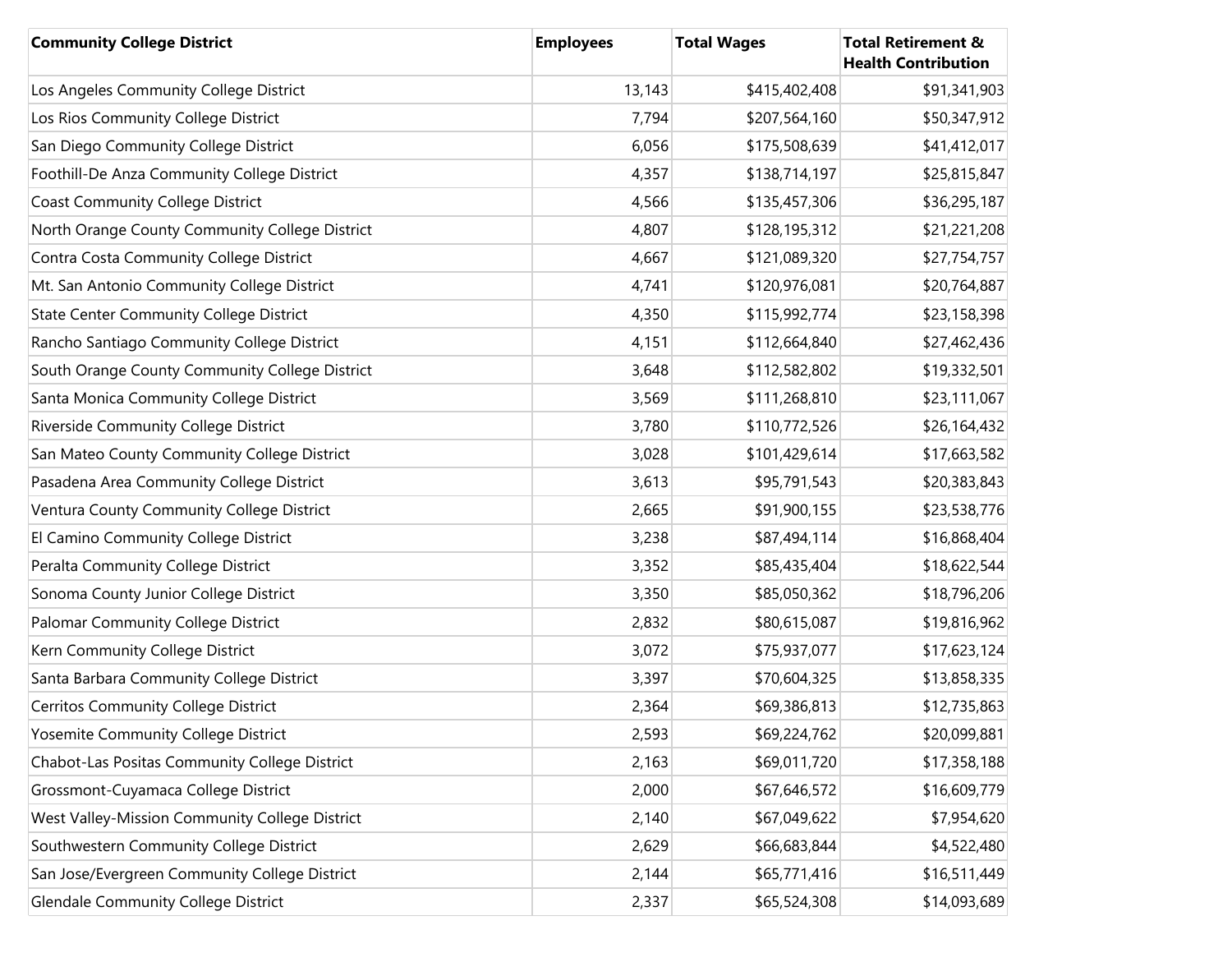| San Bernardino Community College District         | 2,819 | \$64,917,609 | \$15,043,906 |
|---------------------------------------------------|-------|--------------|--------------|
| Long Beach Community College District             | 2,315 | \$64,283,539 | \$18,036,969 |
| MiraCosta Community College District              | 1,663 | \$63,769,633 | \$14,033,692 |
| <b>Chaffey Community College District</b>         | 2,490 | \$60,923,223 | \$14,034,954 |
| Santa Clarita Community College District          | 2,040 | \$60,570,943 | \$10,609,945 |
| San Joaquin Delta Community College District      | 2,062 | \$58,934,567 | \$12,544,435 |
| Sierra Joint Community College District           | 2,031 | \$53,447,512 | \$10,139,178 |
| Rio Hondo Community College District              | 1,502 | \$48,467,447 | \$9,929,021  |
| <b>Butte-Glenn Community College District</b>     | 1,976 | \$46,055,599 | \$9,877,476  |
| <b>Citrus Community College District</b>          | 1,773 | \$45,648,490 | \$10,799,587 |
| Antelope Valley Community College District        | 1,645 | \$44,814,109 | \$8,516,789  |
| Mt. San Jacinto Community College District        | 1,796 | \$40,075,619 | \$7,148,025  |
| Cabrillo Community College District               | 1,132 | \$40,056,332 | \$10,632,816 |
| Victor Valley Community College District          | 1,325 | \$39,293,404 | \$8,568,381  |
| <b>Ohlone Community College District</b>          | 1,409 | \$38,761,695 | \$6,048,010  |
| Allan Hancock Joint Community College District    | 1,810 | \$37,934,269 | \$7,176,014  |
| Merced Community College District                 | 1,642 | \$35,121,359 | \$10,376,285 |
| San Luis Obispo County Community College District | 1,429 | \$35,113,408 | \$6,404,747  |
| Sequoias Community College District               | 1,588 | \$34,375,561 | \$9,778,569  |
| <b>Desert Community College District</b>          | 1,319 | \$33,312,671 | \$7,532,610  |
| Marin Community College District                  | 1,045 | \$32,406,795 | \$10,086,923 |
| Yuba Community College District                   | 986   | \$29,263,290 | \$7,768,600  |
| Imperial Community College District               | 634   | \$25,336,625 | \$6,883,265  |
| Napa Valley Community College District            | 1,127 | \$24,147,171 | \$4,992,127  |
| <b>Compton Community College District</b>         | 742   | \$20,757,625 | \$1,808,736  |
| Gavilan Joint Community College District          | 586   | \$20,756,023 | \$5,412,485  |
| Redwoods Community College District               | 839   | \$18,790,857 | \$4,571,188  |
| West Kern Community College District              | 857   | \$16,912,001 | \$4,729,590  |
| Mendocino-Lake Community College District         | 690   | \$15,211,616 | \$4,231,568  |
| <b>Barstow Community College District</b>         | 413   | \$10,096,989 | \$2,384,667  |
| Siskiyou Joint Community College District         | 579   | \$9,564,903  | \$2,651,404  |
| Lake Tahoe Community College District             | 692   | \$9,357,092  | \$2,372,266  |